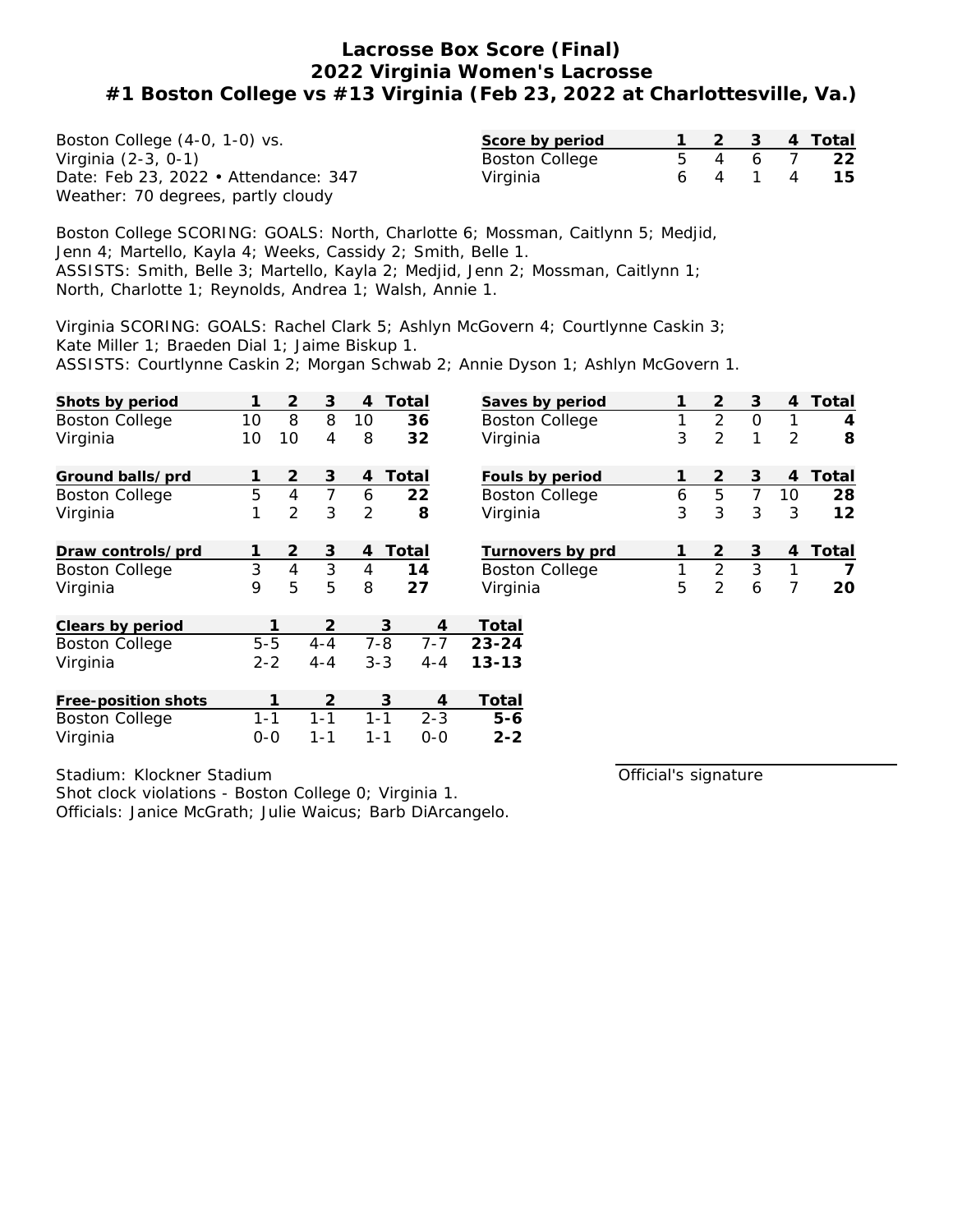|    | Virginia             |                               |                |                |                |                |                |                          |    |            |    |    |                |
|----|----------------------|-------------------------------|----------------|----------------|----------------|----------------|----------------|--------------------------|----|------------|----|----|----------------|
|    | Pos $##$             | Player                        | G              | A              | Pts Sh         |                | SO GB DC       |                          |    | <b>FPS</b> | TO | CТ | Fo             |
| d  | 2                    | Devon Whitaker                |                |                |                |                |                | $\overline{2}$           |    |            |    | 1  |                |
| d  | 3                    | Nina Garfinkel                |                |                |                |                |                |                          |    |            |    |    |                |
| a  | 5                    | Rachel Clark                  | 5              |                | 5              | 7              | 5              | $\overline{a}$           | 1  | $1 - 1$    | 4  |    |                |
| m  | $\overline{7}$       | Mackenzie Hoeg                |                |                |                |                |                |                          | 1  |            |    |    | 2              |
| a  | 14                   | Morgan Schwab                 |                | $\overline{2}$ | $\overline{2}$ | $\overline{2}$ | 1              |                          | 1  |            |    |    |                |
| m  | 15                   | Aubrey Williams               |                |                |                |                |                | $\overline{\phantom{a}}$ | 9  |            |    |    |                |
| a  | 16                   | Ashlyn McGovern               | $\overline{4}$ | 1              | 5              | 10             | 5              | $\overline{2}$           | 1  | 1-1        | 1  |    | 3              |
| m  | 19                   | Annie Dyson                   |                | 1              | 1              |                |                |                          | 7  |            | 5  |    |                |
| d  | 26                   | Megan Gordon                  |                |                |                |                |                |                          |    |            |    |    | 1              |
| d  | 36                   | Ellena Schildmeyer            |                |                |                |                |                | 1                        |    |            |    | 1  | $\overline{2}$ |
| d  | 37                   | Myla Grace Barnett            |                |                |                |                |                | 1                        |    |            |    | 1  |                |
| gk | 51                   | Ashley Vernon                 |                |                |                |                |                |                          |    |            |    |    |                |
|    |                      | -- Substitutes --             |                |                |                |                |                |                          |    |            |    |    |                |
|    | 6                    | Abby Jansen                   |                |                |                |                |                | 1                        |    |            |    |    |                |
|    | 8                    | Jaime Biskup                  | 1              |                | 1              | $\overline{2}$ | 1              |                          |    |            |    |    |                |
|    | 10                   | Maureen Duffy                 |                |                |                |                |                |                          |    |            |    |    |                |
|    | 21                   | Kate Miller                   | 1              |                | 1              | 4              | $\overline{2}$ |                          |    |            | 1  |    | 1              |
|    | 23                   | Kiki Shaw                     |                |                |                | $\mathfrak{D}$ | 1              |                          | 3  |            | 1  |    |                |
|    | 25                   | Courtlynne Caskin             | 3              | $\overline{2}$ | 5              | 3              | 3              | $\overline{a}$           | 3  |            | 4  |    | 2              |
|    | 28                   | Maggie Bostain                |                |                |                |                |                | 1                        | 1  |            | 1  |    | 1              |
|    | 29                   | Braeden Dial                  | 1              |                | 1              | 2              | 1              |                          |    |            |    |    |                |
|    |                      | Totals                        | 15             | 6              | 21             | 32             | 19             | 8                        | 27 | $2 - 2$    | 20 | 3  | 12             |
|    |                      |                               |                |                |                |                |                |                          |    |            |    |    |                |
| #  |                      | <b>Minutes</b><br>Goalkeepers |                | GA             |                | W/L            |                | Saves                    |    |            |    |    |                |
| 51 |                      | Ashley Vernon                 | 43:28          |                | 15             |                |                |                          | 6  |            |    |    |                |
| 6  | 16:30<br>Abby Jansen |                               |                |                | 7              |                |                |                          | 2  |            |    |    |                |

Loss-Ashley Vernon (2-3).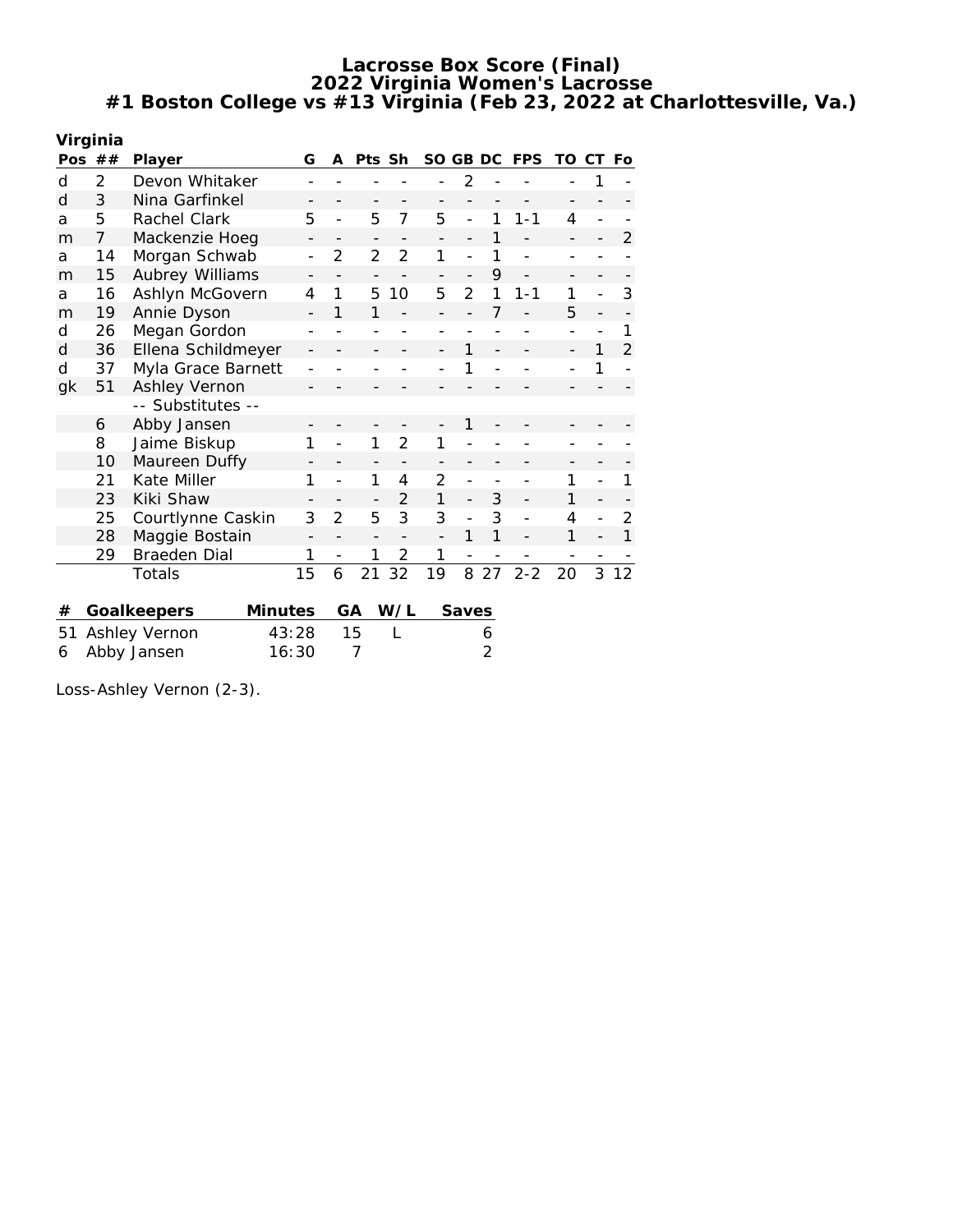| <b>Boston College</b> |          |                               |                |                |        |                |                |                          |                          |                          |                |                          |              |
|-----------------------|----------|-------------------------------|----------------|----------------|--------|----------------|----------------|--------------------------|--------------------------|--------------------------|----------------|--------------------------|--------------|
|                       | Pos $##$ | Player                        | G              | A              | Pts Sh |                |                | SO GB DC                 |                          | <b>FPS</b>               | TO             | CТ                       | Fo           |
| gk                    | 1        | Hall, Rachel                  |                |                |        |                |                |                          |                          |                          | 1              |                          |              |
| m                     | 5        | Smith, Belle                  | 1              | 3              | 4      | $\overline{4}$ | 2              | $\overline{2}$           |                          |                          |                |                          | 1            |
| a                     | 7        | Mossman, Caitlynn             | 5              | 1              | 6      | 7              | $\overline{7}$ | $\overline{a}$           |                          |                          | 1              |                          |              |
| a                     | 8        | North, Charlotte              | 6              | 1              | 7      | 9              | 7              | $\overline{\phantom{0}}$ | 3                        | $2 - 2$                  | 1              | $\overline{a}$           | 3            |
| m                     | 12       | Weeks, Cassidy                | 2              |                | 2      | 4              | 3              | 1                        | 1                        | $0 - 1$                  |                |                          | 2            |
| d                     | 13       | Welch, Melanie                |                |                |        |                |                | $\mathfrak{D}$           |                          |                          |                | 2                        | $\mathbf{1}$ |
| d                     | 27       | Taylor, Courtney              |                |                |        |                | $\overline{a}$ | 6                        | 4                        | $\overline{\phantom{0}}$ |                | 4                        | 4            |
| d                     | 28       | Schleicher, Hollie            |                |                |        |                |                | 1                        | 4                        |                          | 1              | $\overline{2}$           | 5            |
| a                     | 35       | Medjid, Jenn                  | 4              | $\overline{2}$ | 6      | 5              | 4              | $\overline{2}$           | $\overline{a}$           | $1 - 1$                  | $\overline{2}$ | $\overline{a}$           | 1            |
| m                     | 38       | Martello, Kayla               | $\overline{4}$ | $\overline{2}$ | 6      | $\overline{4}$ | $\overline{4}$ |                          | $\overline{\phantom{0}}$ | $2 - 2$                  | $\overline{a}$ | $\overline{\phantom{0}}$ |              |
| d                     | 42       | Roman, Hunter                 |                |                |        |                |                | 4                        |                          |                          | $\overline{a}$ | 1                        | 3            |
| d                     | 45       | Scales, Sydney                |                |                |        |                |                | 3                        |                          |                          |                | 3                        | $\mathbf{1}$ |
|                       |          | -- Substitutes --             |                |                |        |                |                |                          |                          |                          |                |                          |              |
|                       | 2        | Hasselbeck, Mallory           |                |                |        |                |                |                          |                          |                          |                |                          |              |
|                       | 3        | Walsh, Annie                  |                | 1              | 1      |                |                |                          |                          |                          |                |                          |              |
|                       | 16       | Reynolds, Andrea              |                | 1              | 1      |                |                |                          | 1                        |                          | 1              |                          | 5            |
|                       | 18       | Smith, Ryan                   |                |                |        | 1              | 1              |                          |                          |                          |                |                          |              |
|                       | 20       | Davis, Mckenna                |                |                |        | $\mathfrak{D}$ | $\overline{2}$ | 1                        |                          |                          |                |                          |              |
|                       | 24       | Arrix, Kit                    |                |                |        |                |                |                          |                          |                          |                |                          |              |
|                       | 25       | Taglich, Sophia               |                |                |        |                |                |                          |                          |                          |                |                          |              |
|                       | 29       | Day, Phoebe                   |                |                |        |                |                |                          |                          |                          |                |                          |              |
|                       | 33       | Barry, Julia                  |                |                |        |                |                |                          |                          |                          |                |                          |              |
|                       |          | Totals                        | 22             | 11             | 33     | 36             | 30             | 22                       | 14                       | $5 - 6$                  | 7              | 12                       | 28           |
|                       |          |                               |                |                |        |                |                |                          |                          |                          |                |                          |              |
| #                     |          | Goalkeepers<br><b>Minutes</b> |                |                | GА     | W/L            |                | Saves                    |                          |                          |                |                          |              |
| 1                     |          | Hall, Rachel                  | 59:58          |                | 15     | W              |                |                          | 4                        |                          |                |                          |              |
|                       |          |                               |                |                |        |                |                |                          |                          |                          |                |                          |              |

Win-Hall, Rachel (4-0).